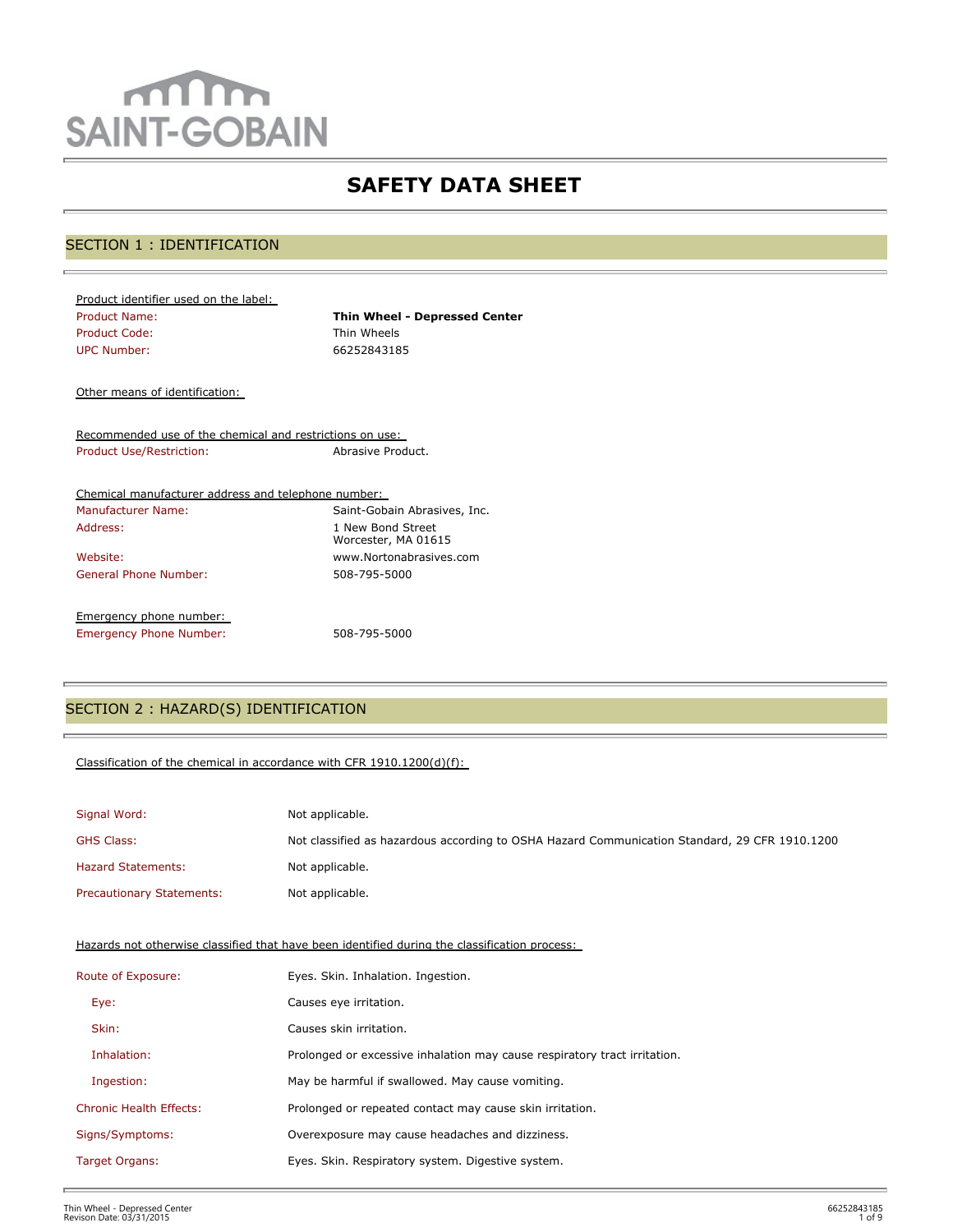#### **Fiberglass**

 Inhalation: Fiberglass contained in wheels have fiber diameters greater than 10 um, therefore considered non-respirable.

#### SECTION 3 : COMPOSITION/INFORMATION ON INGREDIENTS

| Mixtures: |
|-----------|
|-----------|

| <b>Chemical Name</b>        | CAS#           | <b>Ingredient Percent</b> | EC Num.   |
|-----------------------------|----------------|---------------------------|-----------|
| Inorganic fluorides         | Not Applicable | $10 - 30$ by weight       |           |
| Resin                       | 9003-35-4      | $10 - 30$ by weight       |           |
| Zirconium dioxide           | 1314-23-4      | $10 - 30$ by weight       | 215-227-2 |
| Silicon carbide             | $409 - 21 - 2$ | $5 - 10$ by weight        | 206-991-8 |
| Fiberglass                  | 65997-17-3     | $1 - 5$ by weight         | 266-046-0 |
| Aluminum Oxide, Non-fibrous | 1344-28-1      | 30 - 60 by weight         | 215-691-6 |
| Titanium dioxide            | 13463-67-7     | $0 - 1$ by weight         | 236-675-5 |

#### SECTION 4 : FIRST AID MEASURES

| Description of necessary measures:                  |                                                                                                                                                                                                                                                                                                       |  |  |
|-----------------------------------------------------|-------------------------------------------------------------------------------------------------------------------------------------------------------------------------------------------------------------------------------------------------------------------------------------------------------|--|--|
| Eye Contact:                                        | Immediately flush eyes with plenty of water for at least 15 to 20 minutes. Ensure adequate flushing of the<br>eyes by separating the eyelids with fingers. Remove contacts if present and easy to do. Continue rinsing.<br>Get medical attention, if irritation or symptoms of overexposure persists. |  |  |
| <b>Skin Contact:</b>                                | Immediately wash skin with soap and plenty of water.<br>Get medical attention if irritation develops or persists.                                                                                                                                                                                     |  |  |
| Inhalation:                                         | If inhaled, remove to fresh air. If not breathing, give artificial respiration or give oxygen by trained<br>personnel. Seek immediate medical attention.                                                                                                                                              |  |  |
| Ingestion:                                          | If swallowed, do NOT induce vomiting. Call a physician or poison control center immediately. Never give<br>anything by mouth to an unconscious person.                                                                                                                                                |  |  |
|                                                     |                                                                                                                                                                                                                                                                                                       |  |  |
| Most important symptoms/effects, acute and delayed: |                                                                                                                                                                                                                                                                                                       |  |  |

Other First Aid: Not applicable.

#### Indication of immediate medical attention and special treatment needed:

Note to Physicians: Not applicable.

#### SECTION 5 : FIRE FIGHTING MEASURES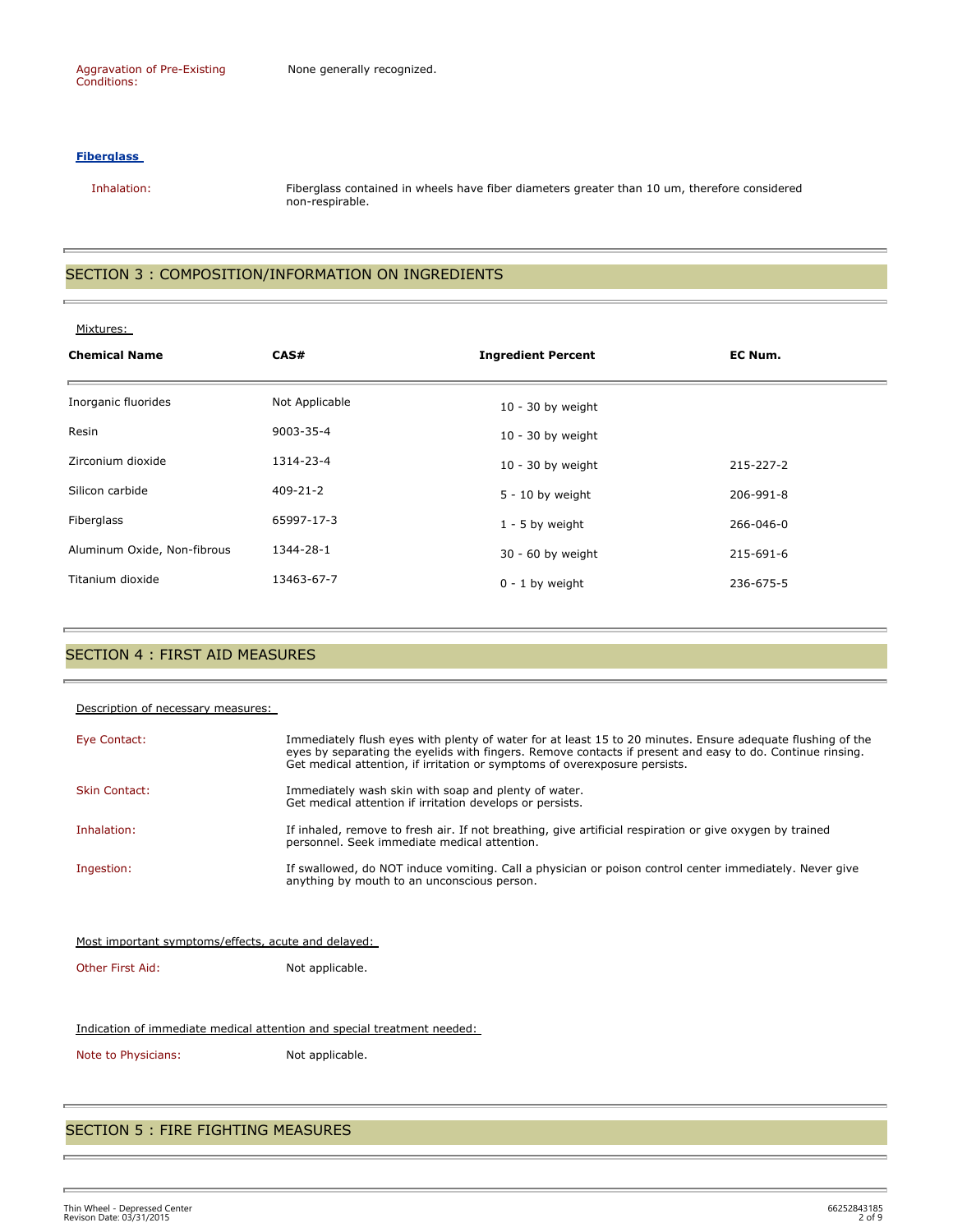#### Suitable and unsuitable extinguishing media:

Specific hazards arising from the chemical:

| Suitable Extinguishing Media:   | Use alcohol resistant foam, carbon dioxide, dry chemical, or water fog or spray when fighting fires<br>involving this material. |
|---------------------------------|---------------------------------------------------------------------------------------------------------------------------------|
| Unsuitable extinguishing media: | Not applicable.                                                                                                                 |

| <b>Hazardous Combustion</b><br><b>Byproducts:</b>               | Not applicable.                                                                                                                  |
|-----------------------------------------------------------------|----------------------------------------------------------------------------------------------------------------------------------|
| <b>Unusual Fire Hazards:</b>                                    | Not applicable.                                                                                                                  |
| Special protective equipment and precautions for fire-fighters: |                                                                                                                                  |
| Protective Equipment:                                           | As in any fire, wear Self-Contained Breathing Apparatus (SCBA), MSHA/NIOSH (approved or equivalent)<br>and full protective gear. |
| Fire Fighting Instructions:                                     | Not applicable.                                                                                                                  |
| <b>NFPA Ratings:</b>                                            |                                                                                                                                  |
| NFPA Health:                                                    | Ŧ.                                                                                                                               |
| NFPA Flammability:                                              |                                                                                                                                  |
| <b>NFPA Reactivity:</b>                                         | 0                                                                                                                                |

# SECTION 6 : ACCIDENTAL RELEASE MEASURES

| Personal precautions, protective equipment and emergency procedures: |                                                                                                                                                                                                                                              |  |  |  |
|----------------------------------------------------------------------|----------------------------------------------------------------------------------------------------------------------------------------------------------------------------------------------------------------------------------------------|--|--|--|
| <b>Personal Precautions:</b>                                         | Evacuate area and keep unnecessary and unprotected personnel from entering the spill area. Use proper<br>personal protective equipment as listed in Section 8.                                                                               |  |  |  |
| <b>Environmental precautions:</b>                                    |                                                                                                                                                                                                                                              |  |  |  |
| <b>Environmental Precautions:</b>                                    | Avoid runoff into storm sewers, ditches, and waterways.                                                                                                                                                                                      |  |  |  |
| Methods and materials for containment and cleaning up:               |                                                                                                                                                                                                                                              |  |  |  |
| Spill Cleanup Measures:                                              | Not applicable.                                                                                                                                                                                                                              |  |  |  |
| Methods and materials for containment and cleaning up:               |                                                                                                                                                                                                                                              |  |  |  |
| Methods for containment:                                             | Contain spills with an inert absorbent material such as soil or sand. Prevent from spreading by covering,<br>diking or other means. Provide ventilation.                                                                                     |  |  |  |
| Methods for cleanup:                                                 | Clean up spills immediately observing precautions in the protective equipment section. Place into a<br>suitable container for disposal. Provide ventilation. After removal, flush spill area with soap and water to<br>remove trace residue. |  |  |  |
| Reference to other sections:                                         |                                                                                                                                                                                                                                              |  |  |  |
| <b>Other Precautions:</b>                                            | Not applicable.                                                                                                                                                                                                                              |  |  |  |

# SECTION 7 : HANDLING and STORAGE

| Precautions for safe handling:                                |                                                                                                 |  |  |
|---------------------------------------------------------------|-------------------------------------------------------------------------------------------------|--|--|
| Handling:                                                     | Use with adequate ventilation. Avoid breathing vapor and contact with eyes, skin and clothing.  |  |  |
| <b>Hygiene Practices:</b>                                     | Wash thoroughly after handling. Avoid contact with eyes and skin. Avoid inhaling vapor or mist. |  |  |
| Conditions for safe storage, including any incompatibilities: |                                                                                                 |  |  |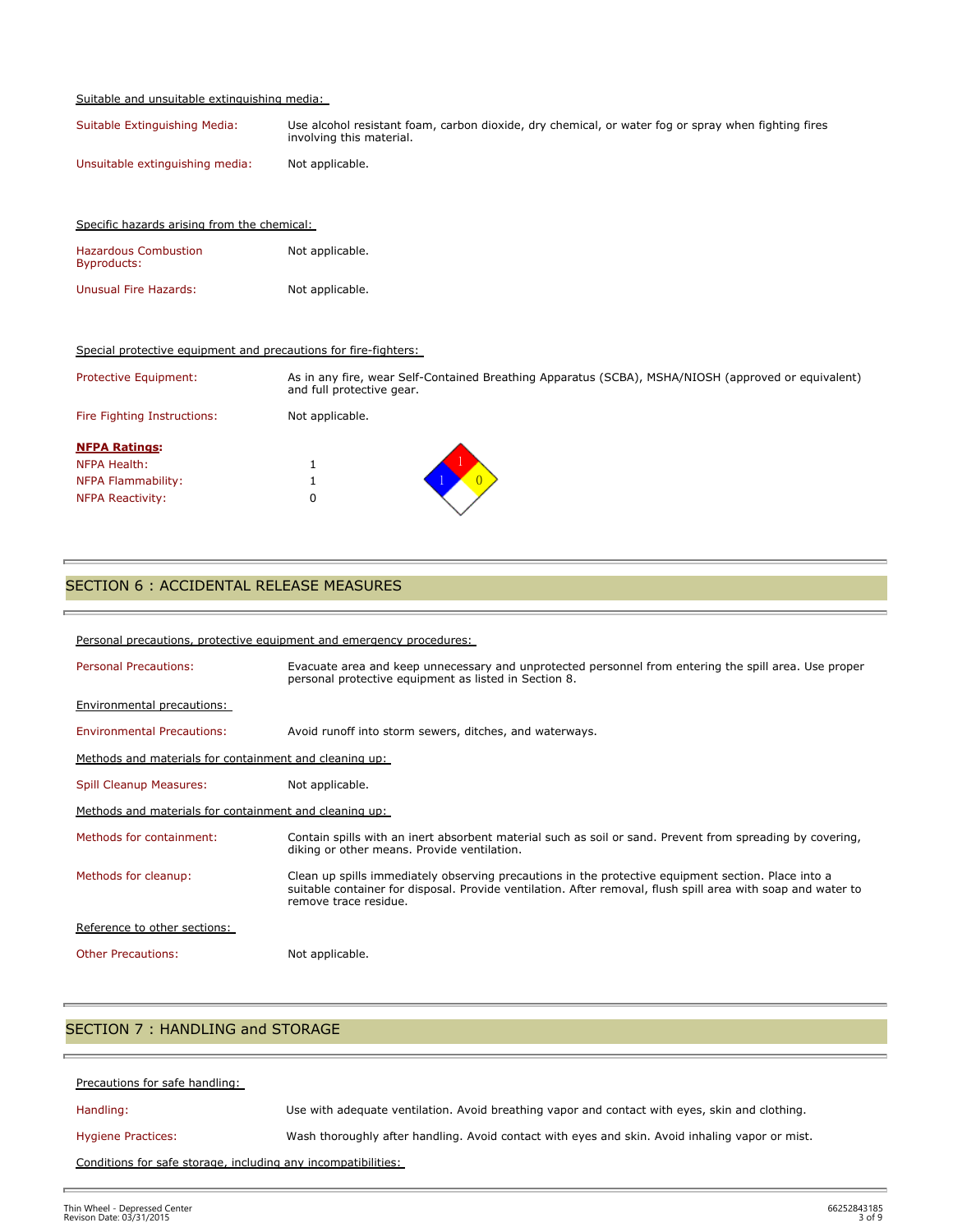t.

# SECTION 8: EXPOSURE CONTROLS, PERSONAL PROTECTION

# EXPOSURE GUIDELINES:

| Ingredient                     | <b>Guideline OSHA</b>                                                                             | <b>Guideline NIOSH</b>                        | <b>Guideline ACGIH</b>                                                                                                                                                        | Quebec Canada                                              | <b>Ontario Canada</b>                                                                                                                                                                                                  |
|--------------------------------|---------------------------------------------------------------------------------------------------|-----------------------------------------------|-------------------------------------------------------------------------------------------------------------------------------------------------------------------------------|------------------------------------------------------------|------------------------------------------------------------------------------------------------------------------------------------------------------------------------------------------------------------------------|
| <b>Inorganic fluorides</b>     | PEL-TWA 2.5 mg/m3                                                                                 | REL-TWA 2.5 mg/m3                             | TLV-TWA 2.5 mg/m3                                                                                                                                                             |                                                            |                                                                                                                                                                                                                        |
| Zirconium dioxide              |                                                                                                   |                                               | TLV-TWA: 10 mg/m3<br>as zirconium<br>compounds                                                                                                                                |                                                            |                                                                                                                                                                                                                        |
| Silicon carbide                | PEL-TWA: 15 mg/m3<br>Total particulate/dust<br>(T)<br>PEL-TWA: 5 mg/m3<br>Respirable fraction (R) |                                               | TLV-TWA: 10 mg/m3<br>Inhalable fraction (I)<br>TLV-TWA: 3 mg/m3<br>Respirable fraction (R)<br>TLV-TWA: 0.1 f/cc<br>Respirable fraction (R)                                    | <b>VEMP-TWA: 10</b><br>mg/m3 Total<br>particulate/dust (T) | <b>OEL-TWAEV: 10</b><br>mg/m3 Total<br>particulate/dust (T)<br>OEL-TWAEV: 3 mg/m3<br>Respirable fraction $(R)$<br>OEL-TWAEV: 10<br>mg/m3 Inhalable<br>fraction $(I)$<br>OEL-TWAEV: 0.1 f/cc<br>Respirable fraction (R) |
| <b>Fiberglass</b>              | PEL-TWA: 1 f/cc as<br>Continuous filament<br>glass                                                |                                               | TLV-TWA: 1 f/cc as<br>Continuous filament<br>glass<br>TLV-TWA: $5 \text{ mg/m3}$ as<br>Continuous filament<br>glass                                                           |                                                            |                                                                                                                                                                                                                        |
| Aluminum Oxide,<br>Non-fibrous | PEL-TWA: 5 mg/m3<br>Respirable fraction (R)<br>PEL-TWA: 15 mg/m3<br>Total particulate/dust<br>(T) |                                               | TLV-TWA: 10 mg/m3                                                                                                                                                             | <b>VEMP-TWA: 10</b><br>mg/m3 Total<br>particulate/dust (T) | <b>OEL-TWAEV: 10</b><br>mg/m3 Total<br>particulate/dust (T)                                                                                                                                                            |
| <b>Titanium dioxide</b>        |                                                                                                   |                                               | TLV-TWA: 10 mg/m3                                                                                                                                                             | VEMP-TWA: 10<br>mg/m3 Total<br>particulate/dust (T)        | <b>OEL-TWAEV: 10</b><br>mg/m3 Total<br>particulate/dust (T)                                                                                                                                                            |
| Ingredient                     | <b>Alberta Canada</b>                                                                             | <b>Mexico</b>                                 | <b>British Columbia</b><br>Canada                                                                                                                                             |                                                            |                                                                                                                                                                                                                        |
| Silicon carbide                | OEL-TWA: 10 mg/m3                                                                                 | LMPE-PPT: 10 mg/m3<br>LMPE-CT: 20 mg/m3       | OEL-TWA: 10 mg/m3<br>Inhalable fraction (I)<br>OEL-TWA: 3 mg/m3<br>Respirable fraction (R)<br>OEL-TWA: 0.1 f/cc<br>Respirable fraction (R)                                    |                                                            |                                                                                                                                                                                                                        |
| Aluminum Oxide,<br>Non-fibrous | OEL-TWA: 10 mg/m3                                                                                 | MPE-PPT: 0.1 mg/m3<br>Respirable fraction (R) | OEL-TWA: 3 mg/m3<br>Respirable fraction (R)<br>OEL-TWA: 10 mg/m3<br>OEL-TWA: 10 mg/m3<br>Total particulate/dust<br>(T)<br>OEL-STEL: 20 mg/m3<br>Total particulate/dust<br>(T) |                                                            |                                                                                                                                                                                                                        |
| Titanium dioxide               | OEL-TWA: 10 mg/m3<br>Total particulate/dust<br>(T)                                                | MPE-PPT: 0.1 mg/m3<br>Respirable fraction (R) | OEL-TWA: 10 mg/m3<br>Total particulate/dust<br>(T)<br>OEL-TWA: 3 mg/m3<br>Respirable fraction (R)                                                                             |                                                            |                                                                                                                                                                                                                        |

Appropriate engineering controls:

| <b>Engineering Controls:</b>        | Use appropriate engineering control such as process enclosures, local exhaust ventilation, or other<br>engineering controls to control airborne levels below recommended exposure limits. Good general<br>ventilation should be sufficient to control airborne levels. Where such systems are not effective wear<br>suitable personal protective equipment, which performs satisfactorily and meets OSHA or other<br>recognized standards. Consult with local procedures for selection, training, inspection and maintenance of<br>the personal protective equipment. |
|-------------------------------------|-----------------------------------------------------------------------------------------------------------------------------------------------------------------------------------------------------------------------------------------------------------------------------------------------------------------------------------------------------------------------------------------------------------------------------------------------------------------------------------------------------------------------------------------------------------------------|
| Individual protection measures:     |                                                                                                                                                                                                                                                                                                                                                                                                                                                                                                                                                                       |
| Eye/Face Protection:                | Wear appropriate protective glasses or splash goggles as described by 29 CFR 1910.133, OSHA eye and<br>face protection regulation, or the European standard EN 166.                                                                                                                                                                                                                                                                                                                                                                                                   |
| <b>Skin Protection Description:</b> | Chemical-resistant gloves and chemical goggles, face-shield and synthetic apron or coveralls should be<br>used to prevent contact with eyes, skin or clothing.                                                                                                                                                                                                                                                                                                                                                                                                        |
|                                     |                                                                                                                                                                                                                                                                                                                                                                                                                                                                                                                                                                       |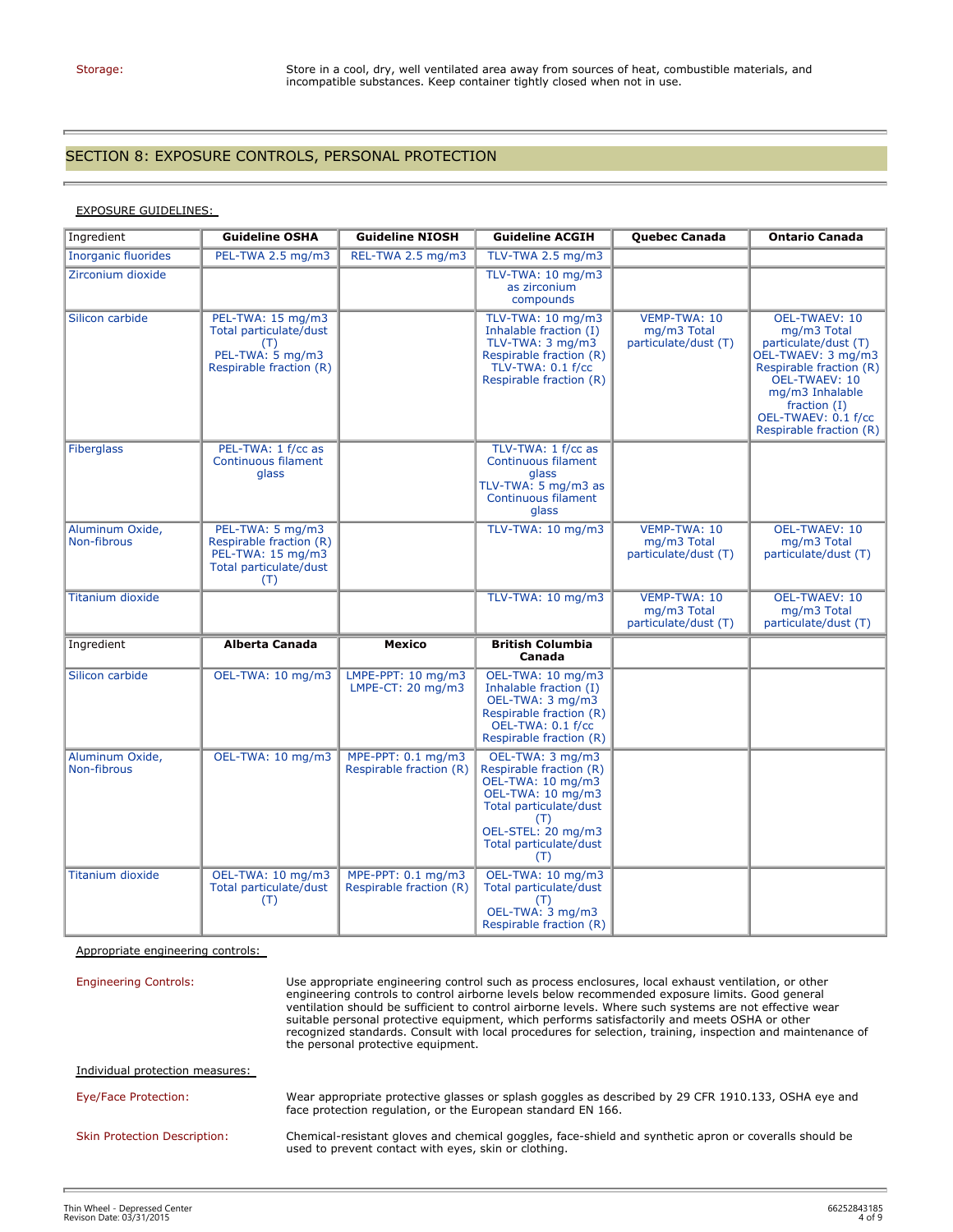Respiratory Protection: A NIOSH approved air-purifying respirator with an organic vapor cartridge or canister may be permissible under certain circumstances where airborne concentrations are expected to exceed exposure limits. Protection provided by air purifying respirators is limited. Use a positive pressure air supplied respirator if there is any potential for an uncontrolled release, exposure levels are not known, or any other circumstances where air purifying respirators may not provide adequate protection.

Other Protective: Facilities storing or utilizing this material should be equipped with an eyewash facility and a safety shower.

PPE Pictograms:



# SECTION 9 : PHYSICAL and CHEMICAL PROPERTIES

#### PHYSICAL AND CHEMICAL PROPERTIES:

| Physical State Appearance:                | Solid article.                                                                 |
|-------------------------------------------|--------------------------------------------------------------------------------|
| Color:                                    | Not determined.                                                                |
| Odor:                                     | Odorless.                                                                      |
| Odor Threshold:                           | Not determined.                                                                |
| <b>Boiling Point:</b>                     | Not determined.                                                                |
| <b>Melting Point:</b>                     | Not determined.                                                                |
| Density:                                  | Not determined.                                                                |
| Solubility:                               | Not determined.                                                                |
| Vapor Density:                            | Not determined.                                                                |
| Vapor Pressure:                           | Not determined.                                                                |
| <b>Evaporation Rate:</b>                  | Not determined.                                                                |
| pH:                                       | Not determined.                                                                |
| Viscosity:                                | Not determined.                                                                |
| Coefficient of Water/Oil<br>Distribution: | Not determined.                                                                |
| Flammability:                             | Not determined.                                                                |
| Flash Point:                              | None.                                                                          |
| Lower Flammable/Explosive Limit:          | Not applicable.                                                                |
| Upper Flammable/Explosive Limit:          | Not applicable.                                                                |
| Auto Ignition Temperature:                | Not applicable.                                                                |
| <b>Explosive Properties:</b>              | Excessive dust accumulation could present a potential combustible dust hazard. |
| <b>VOC Content:</b>                       | Not determined.                                                                |

#### SECTION 10 : STABILITY and REACTIVITY

| Reactivity:                         |                                                 |
|-------------------------------------|-------------------------------------------------|
| Reactivity:                         | Not applicable.                                 |
| Chemical Stability:                 |                                                 |
| <b>Chemical Stability:</b>          | Stable under normal temperatures and pressures. |
| Possibility of hazardous reactions: |                                                 |
| Hazardous Polymerization:           | Not reported.                                   |
|                                     |                                                 |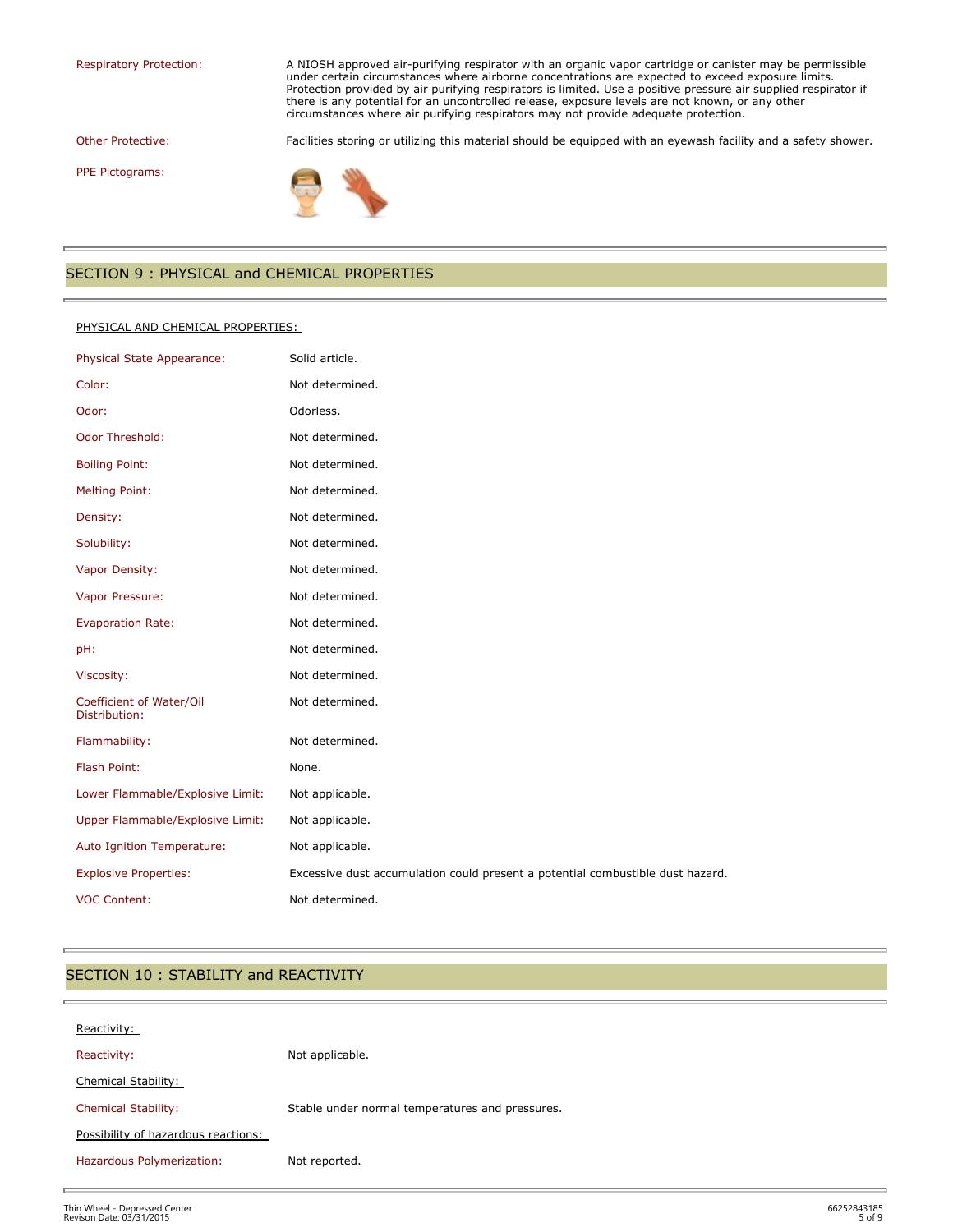#### Conditions To Avoid:

Conditions to Avoid: Heat, flames, incompatible materials, and freezing or temperatures below 32 deg. F.

Incompatible Materials:

Incompatible Materials: Oxidizing agents. Strong acids and alkalis.

Hazardous Decomposition Products:

Special Decomposition Products: Not applicable.

# SECTION 11 : TOXICOLOGICAL INFORMATION

#### TOXICOLOGICAL INFORMATION:

Acute Toxicity: This product has not been tested for its toxicity.

| <b>Carcinogens:</b>            |                                                    |              |             |             |            |  |                                                    |
|--------------------------------|----------------------------------------------------|--------------|-------------|-------------|------------|--|----------------------------------------------------|
|                                | <b>ACGIH</b>                                       | <b>NIOSH</b> | <b>OSHA</b> | <b>IARC</b> | <b>NTP</b> |  | <b>MEXICO</b>                                      |
| Aluminum Oxide,<br>Non-fibrous | A4 Not<br>Classifiable as a<br>Human<br>Carcinogen | No Data      | No Data     | No Data     | No Data    |  | A4 Not<br>Classifiable as a<br>Human<br>Carcinogen |
| <b>Titanium dioxide</b>        | No Data                                            | No Data      | No Data     | No Data     | No Data    |  | A4 Not<br>Classifiable as a<br>Human<br>Carcinogen |

#### **Resin :**

| <b>RTECS Number:</b>                | SM8542500                                                                                                                                                                                                                                              |
|-------------------------------------|--------------------------------------------------------------------------------------------------------------------------------------------------------------------------------------------------------------------------------------------------------|
| Skin:                               | Administration onto the skin - Rat LD50 : >2 qm/kg [Details of toxic effects not reported other than<br>lethal dose value ] (RTECS)                                                                                                                    |
| Ingestion:                          | Oral - Rat LD50 : >5 qm/kg [Details of toxic effects not reported other than lethal dose value ] (RTECS)                                                                                                                                               |
| <b>Zirconium dioxide:</b>           |                                                                                                                                                                                                                                                        |
| <b>RTECS Number:</b>                | ZH8800000                                                                                                                                                                                                                                              |
| <b>Silicon carbide:</b>             |                                                                                                                                                                                                                                                        |
| <b>RTECS Number:</b>                | VW0450000                                                                                                                                                                                                                                              |
| Inhalation:                         | No Data                                                                                                                                                                                                                                                |
| <b>Fiberglass:</b>                  |                                                                                                                                                                                                                                                        |
| <b>RTECS Number:</b>                | LK3651000                                                                                                                                                                                                                                              |
| <b>Aluminum Oxide, Non-fibrous:</b> |                                                                                                                                                                                                                                                        |
| <b>RTECS Number:</b>                | BD1200000                                                                                                                                                                                                                                              |
| Inhalation:                         | Inhalation - Rat TCLo: 200 mg/m3/5H/28W (Intermittent) [Lungs, Thorax, or Respiration - Structural or<br>functional change in trachea or bronchi; Lungs, Thorax, or Respiration - Chronic pulmonary edema;<br>Related to Chronic Data - death] (RTECS) |
| <b>Titanium dioxide:</b>            |                                                                                                                                                                                                                                                        |
| <b>RTECS Number:</b>                | XR2275000                                                                                                                                                                                                                                              |
| Skin:                               | Skin - Human Standard Draize test. : 300 ug/3D-I - [mild] (RTECS)                                                                                                                                                                                      |
| Inhalation:                         | Inhalation - Rat TCLo - Lowest published toxic concentration: 1 mg/kg - [Lungs, Thorax, or Respiration -<br>Other changes Biochemical - Metabolism (Intermediary) - Effect on inflammation or mediation of<br>inflammation ] (RTECS)                   |
| Ingestion:                          | Oral - Rodent rat TDLo - Lowest published toxic dose: 60 qm/kq - [Gastrointestinal - Hypermotility,<br>diarrhea Gastrointestinal - Other changes ] (RTECS)                                                                                             |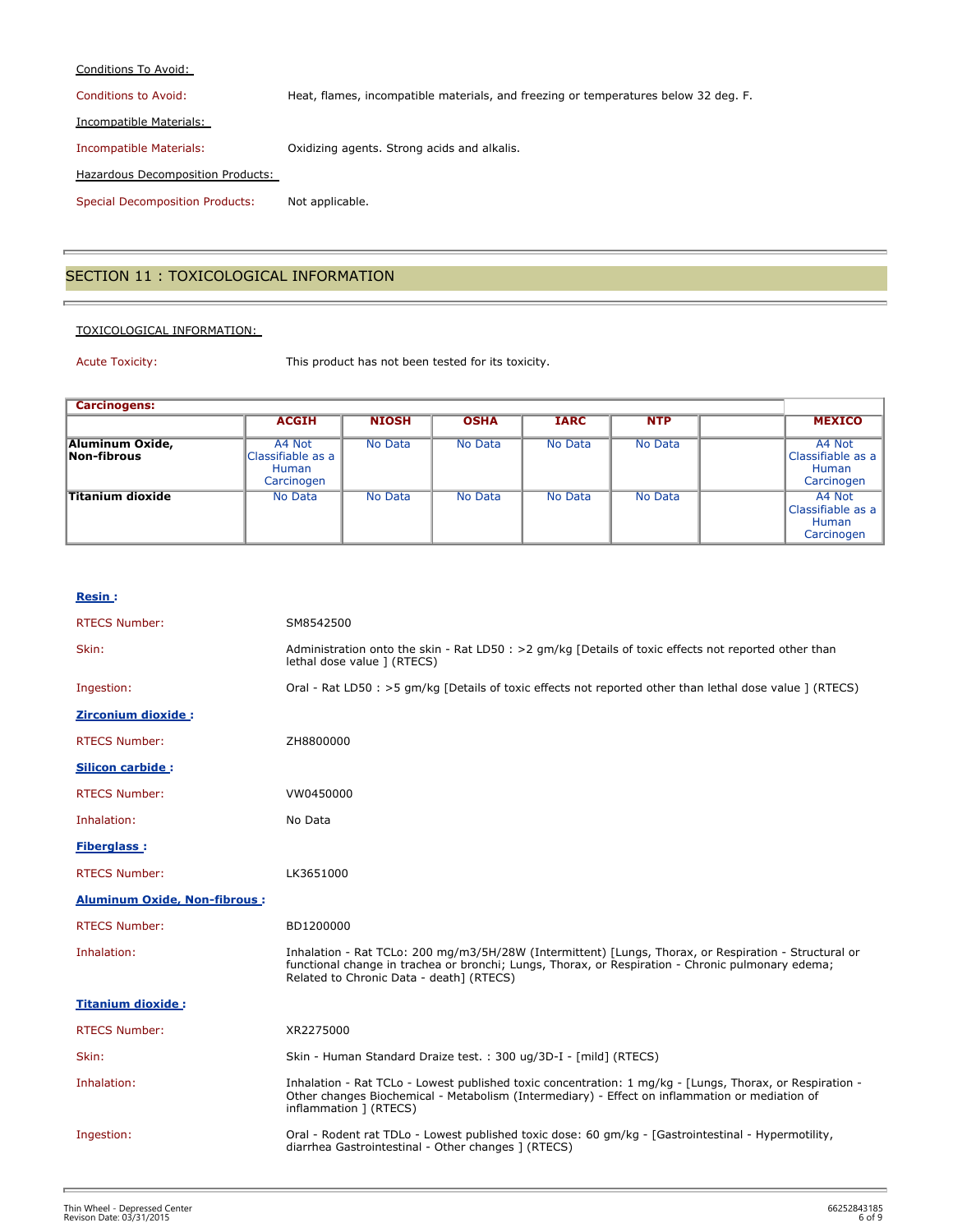#### SECTION 12 : ECOLOGICAL INFORMATION

#### Ecotoxicity:

Ecotoxicity: Please contact the phone number or address of the manufacturer listed in Section 1 for information on ecotoxicity.

#### SECTION 13 : DISPOSAL CONSIDERATIONS

#### Description of waste:

Waste Disposal: Consult with the US EPA Guidelines listed in 40 CFR Part 261.3 for the classifications of hazardous waste prior to disposal. Furthermore, consult with your state and local waste requirements or guidelines, if applicable, to ensure compliance. Arrange disposal in accordance to the EPA and/or state and local guidelines.

#### SECTION 14 : TRANSPORT INFORMATION

| UN number:                    | Not regulated as hazardous material for transportation. |
|-------------------------------|---------------------------------------------------------|
| UN proper shipping name:      | Not regulated as hazardous material for transportation. |
| Transport hazard class(es):   | Not regulated as hazardous material for transportation. |
| Packing group:                | Not regulated as hazardous material for transportation. |
| Environmental hazards:        | Not regulated as hazardous material for transportation. |
| Special precautions for user: | Not regulated as hazardous material for transportation. |

#### SECTION 15 : REGULATORY INFORMATION

Safety, health and environmental regulations specific for the product:

#### **Inventory Status**

|                             | <b>Japan ENCS</b> | <b>EINECS Number</b> | <b>South Korea KECL</b> | <b>Australia AICS</b> | <b>Canada DSL</b> |
|-----------------------------|-------------------|----------------------|-------------------------|-----------------------|-------------------|
| <b>Resin</b>                |                   |                      |                         |                       | <b>Listed</b>     |
| Zirconium dioxide           |                   |                      |                         |                       | <b>Listed</b>     |
| Silicon carbide             |                   |                      |                         |                       | <b>Listed</b>     |
| Fiberglass                  |                   |                      |                         |                       | <b>Listed</b>     |
| Aluminum Oxide, Non-fibrous | $(1) -23$         | $262 - 373 - 8$      | KE-01012                | <b>Listed</b>         | <b>Listed</b>     |
| Titanium dioxide            | $(1) - 558$       |                      | KE-33900                | <b>Listed</b>         | <b>Listed</b>     |

|              | <b>TSCA Inventory</b><br>Status |  |  |
|--------------|---------------------------------|--|--|
| <b>Resin</b> | ister                           |  |  |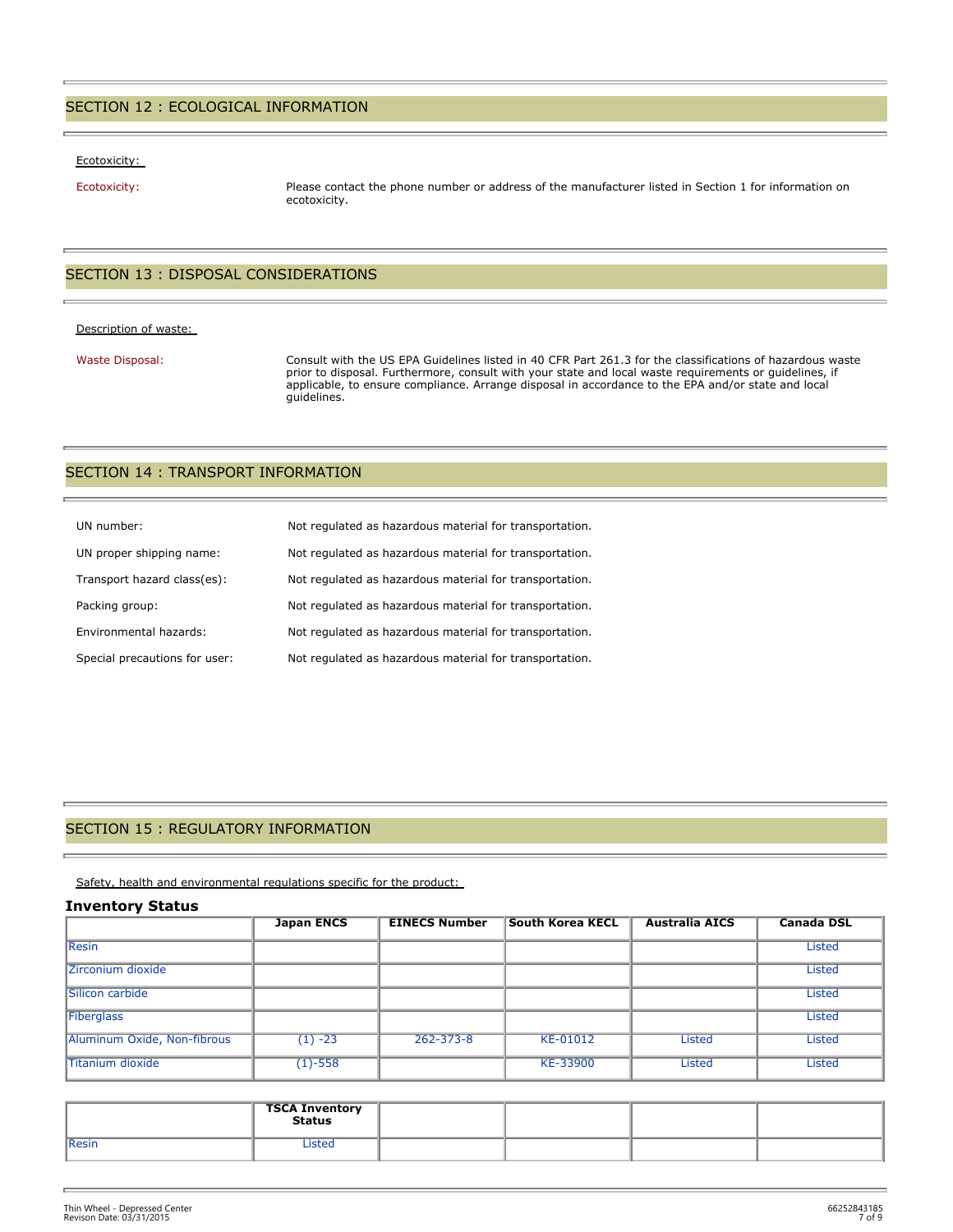| Zirconium dioxide           | Listed        |  |  |
|-----------------------------|---------------|--|--|
| Silicon carbide             | Listed        |  |  |
| Fiberglass                  | <b>Listed</b> |  |  |
| Aluminum Oxide, Non-fibrous | Listed        |  |  |
| Titanium dioxide            | Listed        |  |  |

| <b>Aluminum Oxide, Non-fibrous:</b> |                                                                                                |
|-------------------------------------|------------------------------------------------------------------------------------------------|
| Canada IDL:                         | Identified under the Canadian Hazardous Products Act Ingredient Disclosure List: 0.1%.50(1298) |
|                                     |                                                                                                |
| <b>Zirconium dioxide:</b>           |                                                                                                |
| EC Number:                          | 215-227-2                                                                                      |
| Silicon carbide:                    |                                                                                                |
| EC Number:                          | 206-991-8                                                                                      |
| <b>Fiberglass:</b>                  |                                                                                                |
| EC Number:                          | 266-046-0                                                                                      |
| <b>Aluminum Oxide, Non-fibrous:</b> |                                                                                                |
| EC Number:                          | 215-691-6                                                                                      |
| <b>Titanium dioxide:</b>            |                                                                                                |
| EC Number:                          | 236-675-5                                                                                      |

# **State Right To Know**

|                             | <b>RI</b> | <b>MN</b> | IL      | PА     | МA     |
|-----------------------------|-----------|-----------|---------|--------|--------|
| Zirconium dioxide           |           |           |         |        | Listed |
| Silicon carbide             |           |           |         | Listed | Listed |
| Aluminum Oxide, Non-fibrous | Listed    | Listed    | No Data | Listed | Listed |
| <b>Titanium dioxide</b>     | Listed    | Listed    | No Data | Listed | Listed |

|                             | NJ                                                      |  |  |
|-----------------------------|---------------------------------------------------------|--|--|
| Aluminum Oxide, Non-fibrous | Listed: NJ Hazardous<br>List; Substance<br>Number: 2891 |  |  |
| Titanium dioxide            | No Data                                                 |  |  |

# SECTION 16 : ADDITIONAL INFORMATION

#### HMIS Ratings:

ċ

| <b>HMIS Health Hazard:</b> | 1               |
|----------------------------|-----------------|
| <b>HMIS Fire Hazard:</b>   | 1               |
| <b>HMIS Reactivity:</b>    | O               |
|                            |                 |
|                            |                 |
| <b>SDS Creation Date:</b>  | August 15, 2009 |
| <b>SDS Revision Date:</b>  | March 31, 2015  |

| <b>Health Hazard</b>       |  |
|----------------------------|--|
| <b>Fire Hazard</b>         |  |
| <b>Reactivity</b>          |  |
| <b>Personal Protection</b> |  |